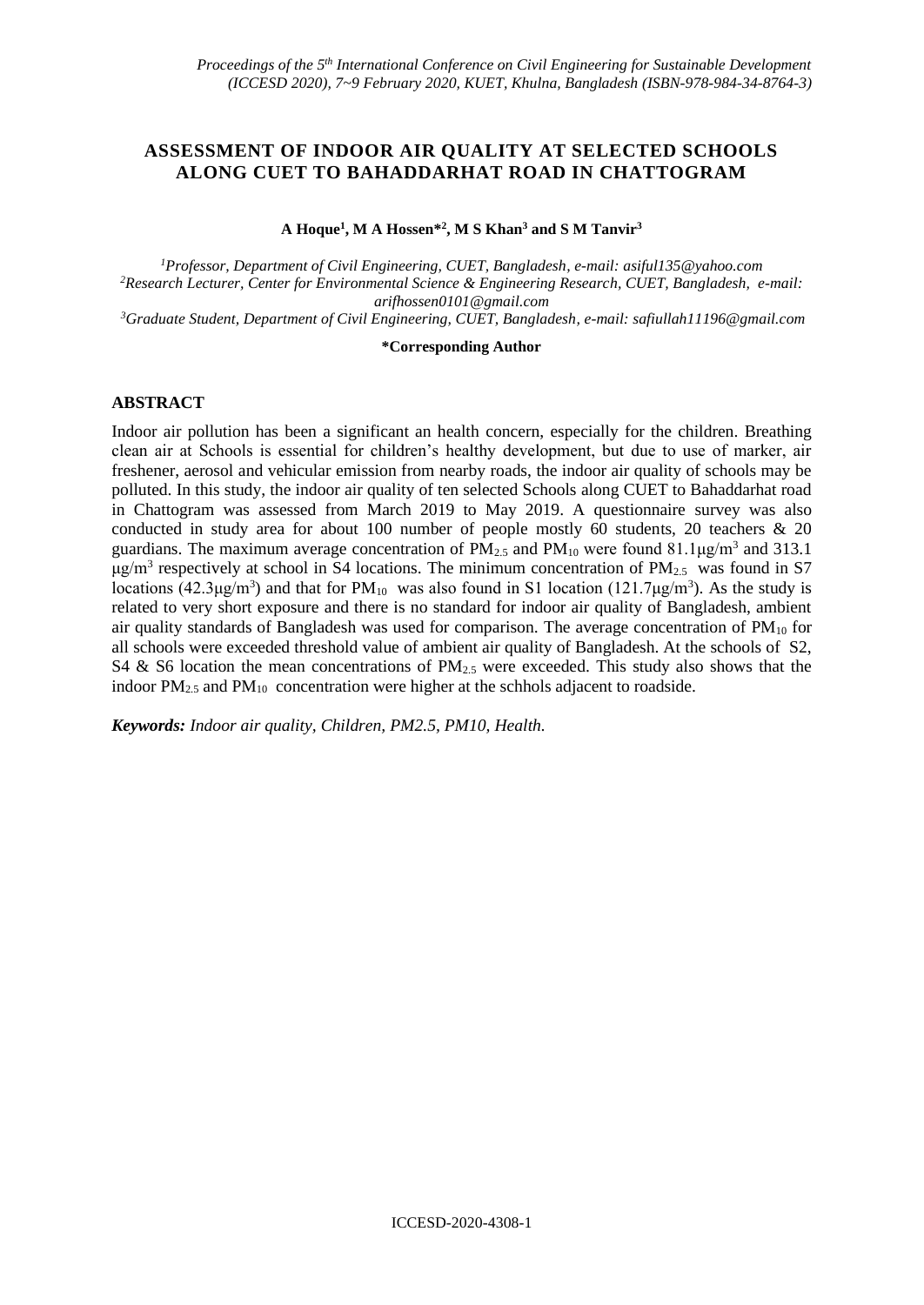# **1. INTRODUCTION**

Indoor Air Quality (IAQ) corresponds to the air quality, all across buildings and structures, particularly as it relates to the occupants ' health and convenience. Due to its adverse effects on human health, indoor air quality (IAQ) has been increasingly worried in latest years (Nagendra & Harika, 2010). Since most of the individuals spend 80 - 90% of their time indoors, excellent indoor air quality is very crucial to everyone (Arif, Katafygiotou, Mazroei, Kaushik, & Elsarrag, 2016). Outdoor air pollutants not only influence the environment, but also our health. Air quality in schools is of particular concern as kids are prone to poor air quality and issues with indoor air can be subtle and do not always have readily recognizable health and well-being effects (USEPA, 1996). Children seem to be more susceptible to the consequences of air pollution than older people because they breathe faster, their lungs are larger in direct proportion to their body size and are not fully formed so that pollutants can become more localized in their systems (Bennett, Zeman & Jarabek, 2008). In Bangladesh, the main education system is divided into three levels: Primary Level (Class 1–5); Secondary Level (6- 10) or (9-12 at some schools). There is no middle school system in Bangladesh. Generally, both type of blackboard and whiteboard are used for demonstrating the lecture.

There is sustained proof that indoor air pollution expands the danger in developing nations of chronic obstructive pulmonary disease and acute respiratory diseases, particularly in kids under the age of five (Bruce, Perez-Padilla & Albalak, 2000). Indoor air pollution is liable for 2.7 percent of the global disease burden, according to the World Health Report 2002 (WHO, 2002). Failure to retard indoor air pollution may improve students and staff's chances of long-term and short-term health issues ; decrease teacher productivity; and degrade the teaching climate and convenience of the student (Ismail, Sofian, & Abdullah, 2010). The cause of indoor air pollution is a combinatory effect of physical, chemical and biological factors, and the adequacy of ventilation in the environment. Several researches on this subject over the years have demonstrated both qualitative and quantitative differences in IAQ, highlighting an rise in pollutants and their concentrations.

Research suggests that the Indoor Environmental Quality (IEQ)-wellbeing relationship is complex. A variety of indoor variables such as thermal, visual, acoustic and chemical can affect occupants ' wellbeing (Apte, Fisk & Daisey, 2000; Jantunen, Hanninen, Katsouyanni, Knoppel, Kuenzli, Lebret, Maroni, Saarela, Sram & Zmirou, 1998; WHO, 2002). These relationships can sometimes be very complicated and can affect individuals both in the short and long term (Babisch, 2008; Fisk, Lei-Gomez & Mendell, 2007; Lewtas, 2007). Concerns like sick building syndrome (SBS), building related disease, and pollutants have an effect on occupants ' general productivity. Studies have connected mental health and diseases which are not readily recognizable in the brief term but which could be significant long-term problems (e.g. cardiovascular diseases, asthma-related problems and obesity) to IEQ (Houtman, Douwes, de Jong, Meeuwsen, Jongen, Brekelmans, Nieboer-Op de Weegh, 2008; Jaakkola, Quansah, Hugg, Heikkinen & Jaakkola, 2013).

Children in Bangladesh, like other countries devote the second largest percentage of their day indoors at school, making classrooms a significant contributor to the exposure of children to air pollution. The objectives of this paper are to measure the concentrations of different indoor air pollutants at schools along CUET to Bahaddarhat road in Chattogram, to compare the measured concentrations with relevant standards, and to suggest ways to reduce the exposure of school children to undesirable pollutants.

## **2. METHODOLOGY**

Indoor air quality was measured in ten classrooms at different schools along CUET to Bahaddarhat road by using Handheld Air Quality Analyzer from March 2019 to May 2019. Before using, the Air Quality Analyzing device is calibrated. The locations of selected schools were introduced in the Table 1. In all locations air quality were measured for three times- morning, noon and afternoon and averaged that data. The data was collected for five times during the study periods.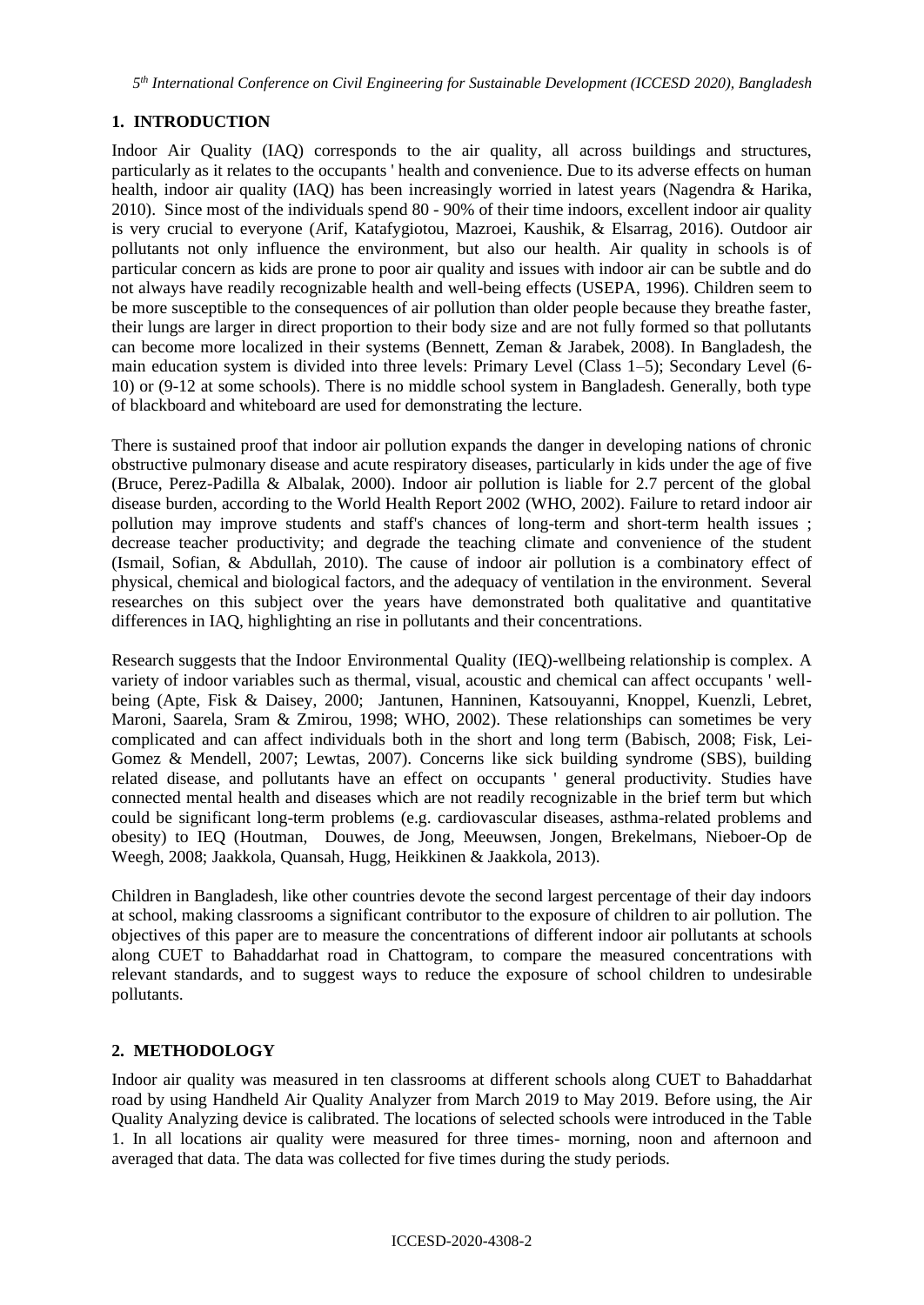*5 th International Conference on Civil Engineering for Sustainable Development (ICCESD 2020), Bangladesh*

| No.             | <b>Name of Schools</b>                    | <b>Locations</b> |           |
|-----------------|-------------------------------------------|------------------|-----------|
|                 |                                           | Latidude         | Longitude |
| S1              | <b>CUET Primary School</b>                | 22.464914        | 91.969029 |
| S <sub>2</sub>  | Pahartali ideal kildergarden school       | 22.459104        | 91.964427 |
| S <sub>3</sub>  | Uttar dewanpur government primary school  | 22.456229        | 91.954146 |
| S <sub>4</sub>  | Goschi high school                        | 22.447621        | 91.939965 |
| S5              | Noapara high school                       | 22.440104        | 91.908952 |
| S <sub>6</sub>  | Uttar burischar Government primary school | 22.433103        | 91.870164 |
| S7              | Kuyaish burischar sammilani high school   | 22.407418        | 91.860325 |
| S8              | Poschim Mohora Government primary school  | 22.402251        | 91.867835 |
| S9              | Hajera Taju school & college &            | 22.378317        | 91.854012 |
| S <sub>10</sub> | Ekhlasur Rahman Government primary school | 22.368277        | 91.845637 |

#### Table 1: Description of Study Area

A simple questionnaire survey has also been conducted among 100 people (60 students, 20 guardians & 20 staffs) who stay there daily. The questions mainly covered the health problems associated with indoor air pollution. Though, it was important to ask about the classroom comfort levels: ventilation, lighting facilities, cleanliness, temperature, and humidity among the students, teachers and gurdians.

## **3.** R**ESULTS & DISCUSSION**

The survey has been conducted among 100 students, guardians & staffs. The students belonged to the age group of 10–16. From the data of the survey, a pie chart was figured out. The information of Figure 1 shows that, the largest area resembles about 63% of people got sick, 26% didn't get sick and 11% people were not sick due to air pollution but family members of them were sick. It is very difficult to relate the sickness with PM pollution at school as the children are more exposed by fuel combustion emission at home. For justifying this more details study is needed.



Figure 1: Information of questionnaire survey

The average concentration of  $PM_{2.5}$  and  $PM_{10}$  were figured out in Figure 2 and Figure 3 respectively. The average maximum  $PM_{2.5}$  and  $PM_{10}$  concentrations inside the school building were found to be 81.1 μg/m<sup>3</sup> and 313.1 μg/m<sup>3</sup>, respectively. These values exceed the threshold value recommended by National Ambient Air Quality Standard (NAAQS). The maximum average concentration of PM<sub>2.5</sub> was found at the school in S4 locations and minimum concentration was recorded at the school in S7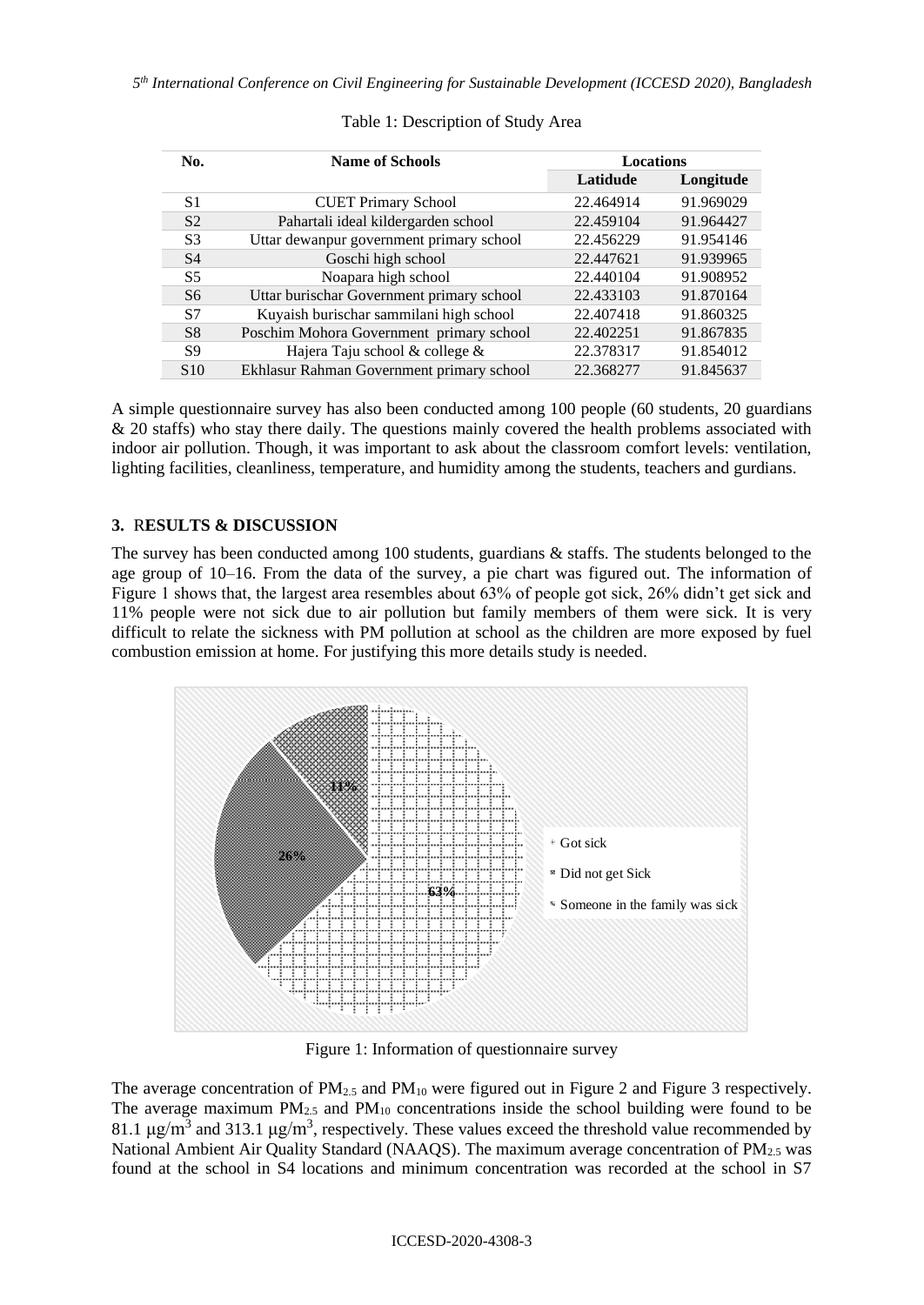locations which was 42.3μg/m<sup>3</sup>. If the National Ambient Air Quality Standard (NAAQS) is considered, in 6 out of 10 schools' indoor air quality in terms of  $PM_{2.5}$  were found poor.



Figure 2: Average concentration of PM<sub>2.5</sub> at several selected schools.

The maximum and minimum concentration of PM<sub>10</sub> were found at classroom of schools in S4 and S1 locations respectively (Figure 3). The average concentration of  $PM_{10}$  for all schools was exceeded threshold value of National Ambient Air Quality Standard (NAAQS).



Figure 3: Average concentration of PM<sub>10</sub> at several selected schools.

#### **4. CONCLUSIONS**

In this study, the IAQ in ten classrooms at different schools along CUET to Bahaddarhat road have studied. The IAQ parameters, namely PM<sub>2.5</sub> and PM<sub>10</sub> have been measured by using Handheld Air Quality Analyzer from March 2019 to May 2019 in the study region. The results show that The average maximum  $PM_{2.5}$  and  $PM_{10}$  concentrations inside the school building were found to be 81.1 μg/m<sup>3</sup> and 313.1 μg/m<sup>3</sup>, respectively. The average concentration of PM<sub>10</sub> for all schools were exceeded threshold value of ambient air quality of Bangladesh. At the schools of  $S_2$ ,  $S_4$  &  $S_6$  location the mean concentrations of  $PM_{2.5}$  were exceeded. This study also shows that the indoor  $PM_{2.5}$  and  $PM_{10}$  concentration were higher at the schhols adjacent to roadside.